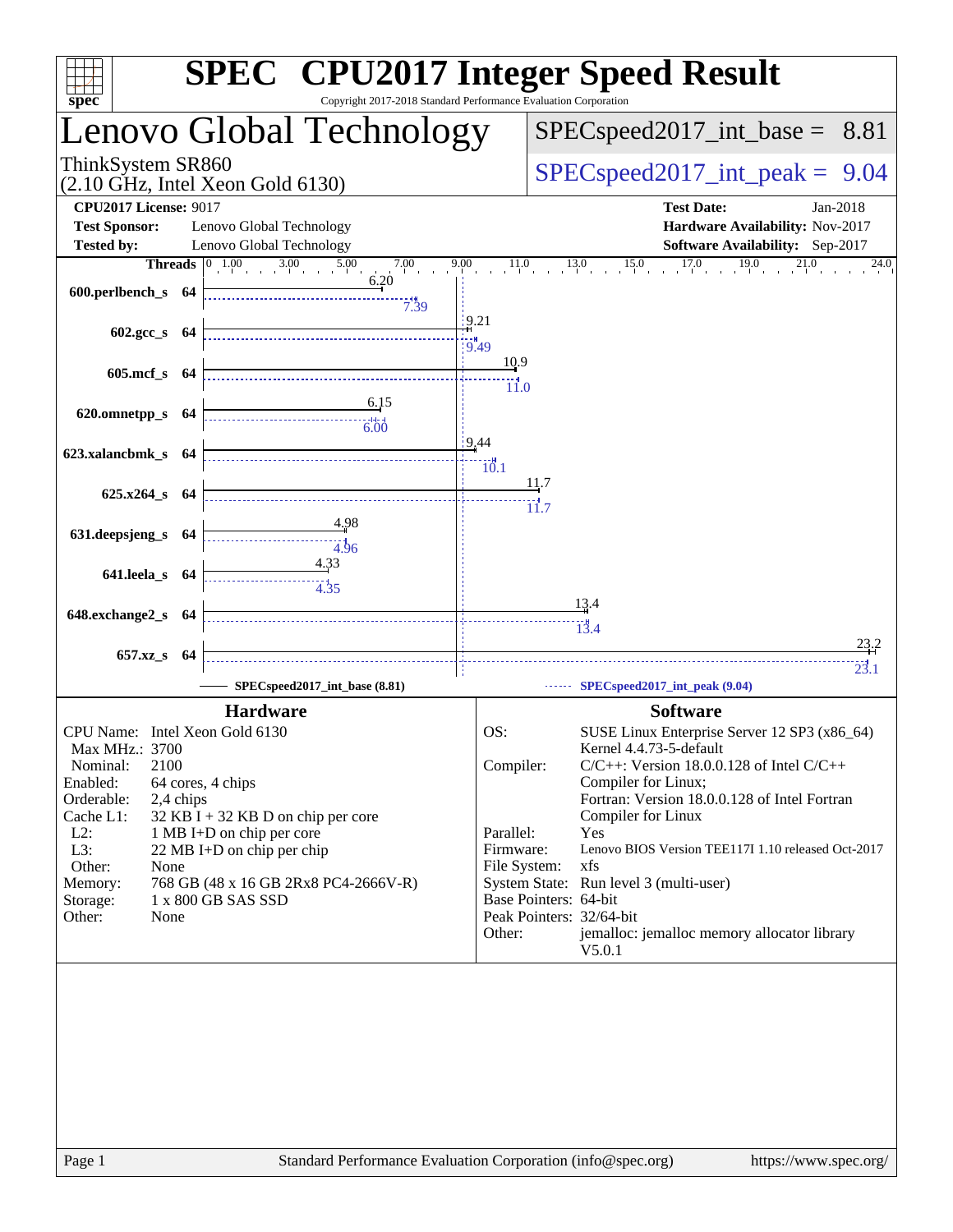

# Lenovo Global Technology

(2.10 GHz, Intel Xeon Gold 6130)

ThinkSystem SR860<br>  $SPECspeed2017$  int\_peak = 9.04

 $SPECspeed2017\_int\_base = 8.81$ 

**[Test Sponsor:](http://www.spec.org/auto/cpu2017/Docs/result-fields.html#TestSponsor)** Lenovo Global Technology **[Hardware Availability:](http://www.spec.org/auto/cpu2017/Docs/result-fields.html#HardwareAvailability)** Nov-2017 **[Tested by:](http://www.spec.org/auto/cpu2017/Docs/result-fields.html#Testedby)** Lenovo Global Technology **[Software Availability:](http://www.spec.org/auto/cpu2017/Docs/result-fields.html#SoftwareAvailability)** Sep-2017

**[CPU2017 License:](http://www.spec.org/auto/cpu2017/Docs/result-fields.html#CPU2017License)** 9017 **[Test Date:](http://www.spec.org/auto/cpu2017/Docs/result-fields.html#TestDate)** Jan-2018

## **[Results Table](http://www.spec.org/auto/cpu2017/Docs/result-fields.html#ResultsTable)**

|                                    | <b>Base</b>    |                |              |                |       |                | <b>Peak</b> |                |                |              |                |              |                |              |
|------------------------------------|----------------|----------------|--------------|----------------|-------|----------------|-------------|----------------|----------------|--------------|----------------|--------------|----------------|--------------|
| <b>Benchmark</b>                   | <b>Threads</b> | <b>Seconds</b> | <b>Ratio</b> | <b>Seconds</b> | Ratio | <b>Seconds</b> | Ratio       | <b>Threads</b> | <b>Seconds</b> | <b>Ratio</b> | <b>Seconds</b> | <b>Ratio</b> | <b>Seconds</b> | <b>Ratio</b> |
| $600.$ perlbench $\mathsf{S}$      | 64             | 287            | 6.19         | 285            | 6.22  | 286            | 6.20        | 64             | 240            | 7.39         | 244            | 7.27         | 239            | 7.43         |
| $602.\text{gcc}\_\text{s}$         | 64             | 427            | 9.33         | 432            | 9.21  | 434            | 9.17        | 64             | 422            | 9.44         | 420            | 9.49         | 418            | 9.53         |
| $605$ .mcf s                       | 64             | 436            | 10.8         | 434            | 10.9  | 433            | 10.9        | 64             | 430            | <b>11.0</b>  | 431            | 11.0         | 430            | 1.0          |
| 620.omnetpp_s                      | 64             | 265            | 6.15         | 266            | 6.13  | 265            | 6.16        | 64             | 259            | 6.31         | 278            | 5.86         | 272            | 6.00         |
| 623.xalancbmk s                    | 64             | 149            | 9.48         | 150            | 9.43  | 150            | 9.44        | 64             | <b>140</b>     | <b>10.1</b>  | 139            | 10.2         | 141            | 10.1         |
| $625.x264$ s                       | 64             | 151            | 11.7         | 151            | 11.7  | 151            | 11.7        | 64             | 151            | 11.7         | 151            | 1.7          | 151            | 11.7         |
| 631.deepsjeng_s                    | 64             | 287            | 4.99         | 288            | 4.98  | 291            | 4.93        | 64             | 289            | 4.96         | 289            | 4.96         | 289            | 4.95         |
| 641.leela s                        | 64             | 394            | 4.33         | 394            | 4.33  | 394            | 4.34        | 64             | 392            | 4.35         | 392            | 4.35         | 392            | 4.35         |
| 648.exchange2_s                    | 64             | 222            | 13.3         | 220            | 13.4  | 220            | 13.4        | 64             | 219            | 13.4         | 219            | 13.4         | 221            | 13.3         |
| $657.xz$ s                         | 64             | 264            | 23.4         | 267            | 23.2  | 267            | 23.2        | 64             | 268            | 23.1         | 267            | 23.1         | 268            | 23.1         |
| $SPECspeed2017$ int base =<br>8.81 |                |                |              |                |       |                |             |                |                |              |                |              |                |              |

**[SPECspeed2017\\_int\\_peak =](http://www.spec.org/auto/cpu2017/Docs/result-fields.html#SPECspeed2017intpeak) 9.04**

Results appear in the [order in which they were run.](http://www.spec.org/auto/cpu2017/Docs/result-fields.html#RunOrder) Bold underlined text [indicates a median measurement](http://www.spec.org/auto/cpu2017/Docs/result-fields.html#Median).

## **[Operating System Notes](http://www.spec.org/auto/cpu2017/Docs/result-fields.html#OperatingSystemNotes)**

Stack size set to unlimited using "ulimit -s unlimited"

## **[General Notes](http://www.spec.org/auto/cpu2017/Docs/result-fields.html#GeneralNotes)**

Environment variables set by runcpu before the start of the run: LD\_LIBRARY\_PATH = "/home/cpu2017.1.0.2.ic18.0/lib/ia32:/home/cpu2017.1.0.2.ic18.0/lib/intel64" LD\_LIBRARY\_PATH = "\$LD\_LIBRARY\_PATH:/home/cpu2017.1.0.2.ic18.0/je5.0.1-32:/home/cpu2017.1.0.2.ic18.0/je5.0.1-64" OMP\_STACKSIZE = "192M"

 Binaries compiled on a system with 1x Intel Core i7-4790 CPU + 32GB RAM memory using Redhat Enterprise Linux 7.4 Transparent Huge Pages enabled by default Prior to runcpu invocation Filesystem page cache synced and cleared with: sync; echo 3> /proc/sys/vm/drop\_caches jemalloc: configured and built at default for 32bit (i686) and 64bit (x86\_64) targets; jemalloc: built with the RedHat Enterprise 7.4, and the system compiler gcc 4.8.5; jemalloc: sources avilable from jemalloc.net or <https://github.com/jemalloc/jemalloc/releases> No: The test sponsor attests, as of date of publication, that CVE-2017-5754 (Meltdown) is mitigated in the system as tested and documented. No: The test sponsor attests, as of date of publication, that CVE-2017-5753 (Spectre variant 1) is mitigated in the system as tested and documented. No: The test sponsor attests, as of date of publication, that CVE-2017-5715 (Spectre variant 2) is mitigated in the system as tested and documented.

**(Continued on next page)**

| Page 2 | Standard Performance Evaluation Corporation (info@spec.org) | https://www.spec.org/ |
|--------|-------------------------------------------------------------|-----------------------|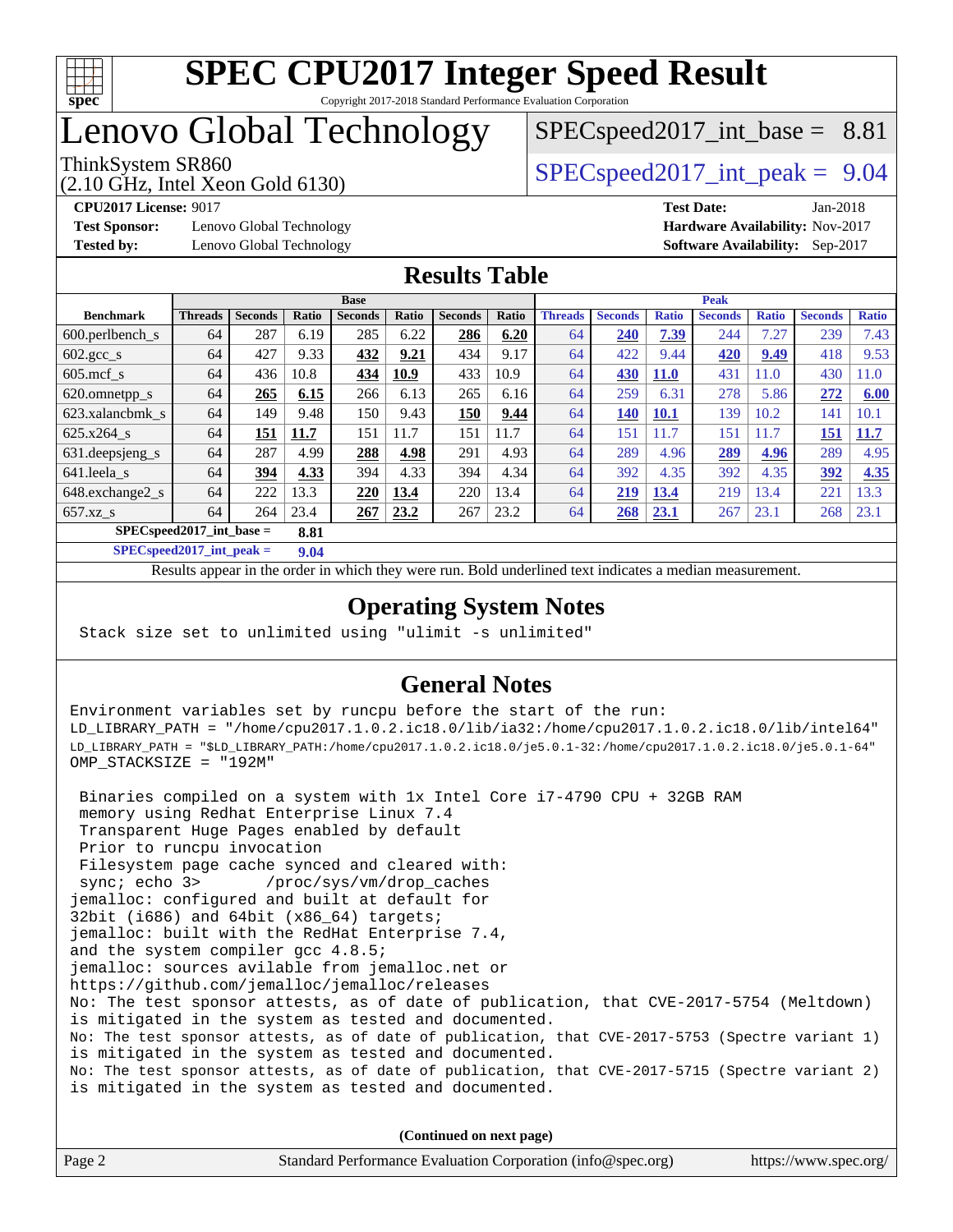

# Lenovo Global Technology

ThinkSystem SR860<br>  $SPEC speed2017$  int\_peak = 9.04  $SPECspeed2017\_int\_base = 8.81$ 

(2.10 GHz, Intel Xeon Gold 6130)

**[CPU2017 License:](http://www.spec.org/auto/cpu2017/Docs/result-fields.html#CPU2017License)** 9017 **[Test Date:](http://www.spec.org/auto/cpu2017/Docs/result-fields.html#TestDate)** Jan-2018

**[Test Sponsor:](http://www.spec.org/auto/cpu2017/Docs/result-fields.html#TestSponsor)** Lenovo Global Technology **[Hardware Availability:](http://www.spec.org/auto/cpu2017/Docs/result-fields.html#HardwareAvailability)** Nov-2017 **[Tested by:](http://www.spec.org/auto/cpu2017/Docs/result-fields.html#Testedby)** Lenovo Global Technology **[Software Availability:](http://www.spec.org/auto/cpu2017/Docs/result-fields.html#SoftwareAvailability)** Sep-2017

# **[General Notes \(Continued\)](http://www.spec.org/auto/cpu2017/Docs/result-fields.html#GeneralNotes)**

This benchmark result is intended to provide perspective on past performance using the historical hardware and/or software described on this result page. The system as described on this result page was formerly generally available. At the time of this publication, it may not be shipping, and/or may not be supported, and/or may fail to meet other tests of General Availability described in the SPEC OSG Policy document, <http://www.spec.org/osg/policy.html> This measured result may not be representative of the result that would be measured were this benchmark run with hardware and software available as of the publication date.

### **[Platform Notes](http://www.spec.org/auto/cpu2017/Docs/result-fields.html#PlatformNotes)**

Page 3 Standard Performance Evaluation Corporation [\(info@spec.org\)](mailto:info@spec.org) <https://www.spec.org/> BIOS configuration: Choose Operating Mode set to Maximum Performance Hyper-Threading set to Disable Adjacent Cache Prefetch set to Disable MONITORM/WAIT set to Enable XPT Prefetcher set to Disable Patrol Scrub set to Disable StaleAtoS set to Enable LLC deadline alloc set to Disable Sysinfo program /home/cpu2017.1.0.2.ic18.0/bin/sysinfo Rev: r5797 of 2017-06-14 96c45e4568ad54c135fd618bcc091c0f running on SR860 Wed Jan 17 10:08:18 2018 SUT (System Under Test) info as seen by some common utilities. For more information on this section, see <https://www.spec.org/cpu2017/Docs/config.html#sysinfo> From /proc/cpuinfo model name : Intel(R) Xeon(R) Gold 6130 CPU @ 2.10GHz 4 "physical id"s (chips) 64 "processors" cores, siblings (Caution: counting these is hw and system dependent. The following excerpts from /proc/cpuinfo might not be reliable. Use with caution.) cpu cores : 16 siblings : 16 physical 0: cores 0 1 2 3 4 5 6 7 8 9 10 11 12 13 14 15 physical 1: cores 0 1 2 3 4 5 6 7 8 9 10 11 12 13 14 15 physical 2: cores 0 1 2 3 4 5 6 7 8 9 10 11 12 13 14 15 physical 3: cores 0 1 2 3 4 5 6 7 8 9 10 11 12 13 14 15 From lscpu: Architecture: x86\_64 **(Continued on next page)**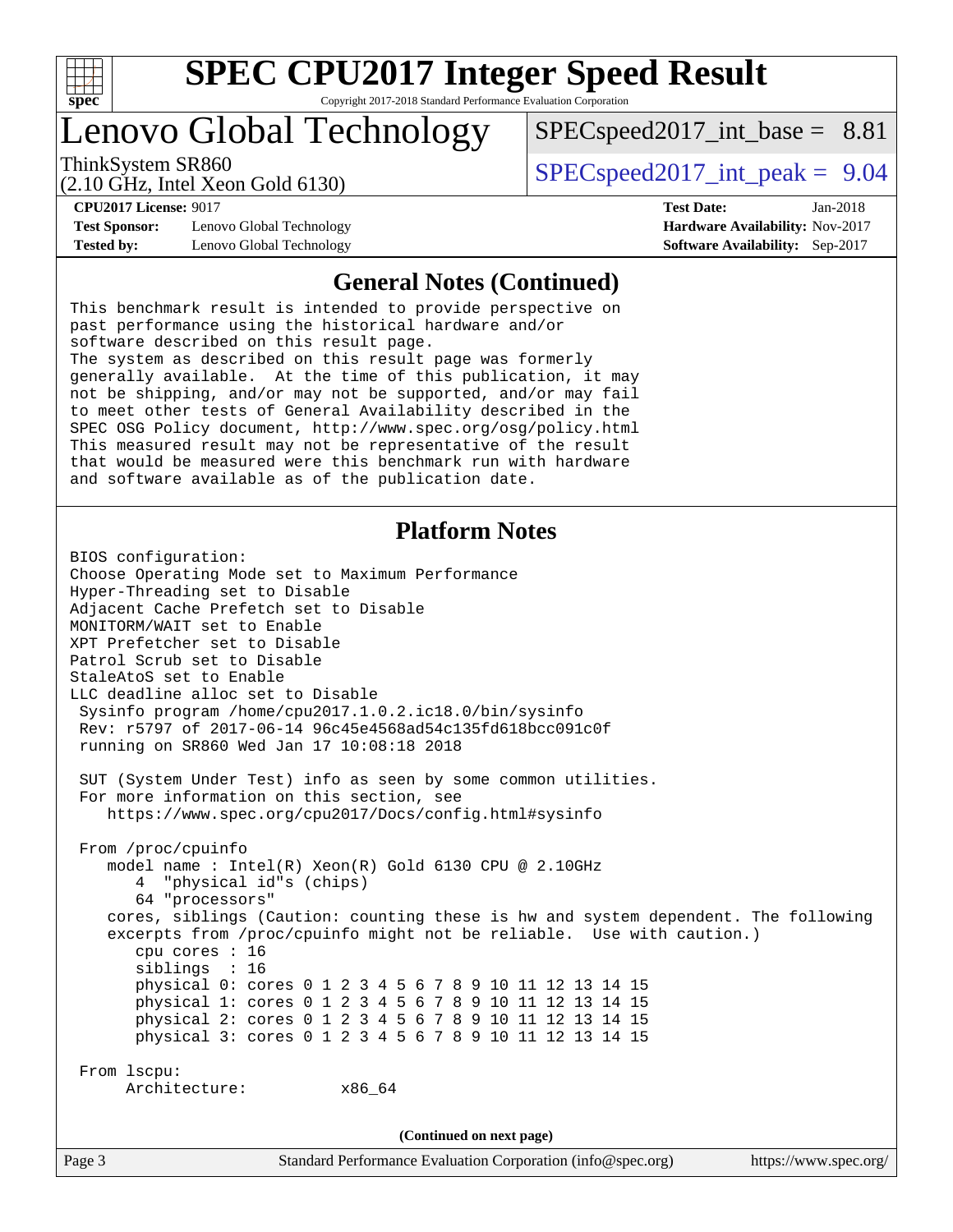

Lenovo Global Technology

 $SPECspeed2017\_int\_base = 8.81$ 

ThinkSystem SR860<br>  $SPEC speed2017$  int\_peak = 9.04

**[Test Sponsor:](http://www.spec.org/auto/cpu2017/Docs/result-fields.html#TestSponsor)** Lenovo Global Technology **[Hardware Availability:](http://www.spec.org/auto/cpu2017/Docs/result-fields.html#HardwareAvailability)** Nov-2017 **[Tested by:](http://www.spec.org/auto/cpu2017/Docs/result-fields.html#Testedby)** Lenovo Global Technology **[Software Availability:](http://www.spec.org/auto/cpu2017/Docs/result-fields.html#SoftwareAvailability)** Sep-2017

(2.10 GHz, Intel Xeon Gold 6130)

**[CPU2017 License:](http://www.spec.org/auto/cpu2017/Docs/result-fields.html#CPU2017License)** 9017 **[Test Date:](http://www.spec.org/auto/cpu2017/Docs/result-fields.html#TestDate)** Jan-2018

### **[Platform Notes \(Continued\)](http://www.spec.org/auto/cpu2017/Docs/result-fields.html#PlatformNotes)**

| $CPU$ op-mode( $s$ ):         | 32-bit, 64-bit                                                                      |
|-------------------------------|-------------------------------------------------------------------------------------|
| Byte Order:                   | Little Endian                                                                       |
| CPU(s):                       | 64                                                                                  |
| On-line CPU $(s)$ list:       | $0 - 63$                                                                            |
| Thread( $s$ ) per core:       | $\mathbf{1}$                                                                        |
| $Core(s)$ per socket:         | 16                                                                                  |
| Socket(s):                    | 4                                                                                   |
| NUMA $node(s)$ :              | 4                                                                                   |
| Vendor ID:                    | GenuineIntel                                                                        |
| CPU family:                   | 6                                                                                   |
| Model:                        | 85                                                                                  |
| Model name:                   | $Intel(R)$ Xeon $(R)$ Gold 6130 CPU @ 2.10GHz                                       |
| Stepping:                     | $\overline{4}$                                                                      |
| CPU MHz:                      | 2095.073                                                                            |
| BogoMIPS:                     | 4190.14                                                                             |
| Virtualization:               | $VT - x$                                                                            |
| L1d cache:                    | 32K                                                                                 |
| $L1i$ cache:                  | 32K                                                                                 |
| $L2$ cache:                   | 1024K                                                                               |
| $L3$ cache:                   | 22528K                                                                              |
| NUMA $node0$ $CPU(s):$ $0-15$ |                                                                                     |
| NUMA nodel CPU(s):            | $16 - 31$                                                                           |
| NUMA $node2$ $CPU(s):$        | $32 - 47$                                                                           |
| NUMA node3 CPU(s):            | $48 - 63$                                                                           |
| Flaqs:                        | fpu vme de pse tsc msr pae mce cx8 apic sep mtrr pge mca cmov                       |
|                               | pat pse36 clflush dts acpi mmx fxsr sse sse2 ss ht tm pbe syscall nx pdpelgb rdtscp |
|                               | Im constant_tsc art arch_perfmon pebs bts rep_good nopl xtopology nonstop_tsc       |
|                               | aperfmperf eagerfpu pni pclmulgdg dtes64 monitor ds cpl vmx smx est tm2 ssse3 sdbg  |

lonstop\_tsc tm2 ssse3 sdbg fma cx16 xtpr pdcm pcid dca sse4\_1 sse4\_2 x2apic movbe popcnt tsc\_deadline\_timer aes xsave avx f16c rdrand lahf\_lm abm 3dnowprefetch ida arat epb pln pts dtherm intel\_pt tpr\_shadow vnmi flexpriority ept vpid fsgsbase tsc\_adjust bmi1 hle avx2 smep bmi2 erms invpcid rtm cqm mpx avx512f avx512dq rdseed adx smap clflushopt clwb avx512cd avx512bw avx512vl xsaveopt xsavec xgetbv1 cqm\_llc cqm\_occup\_llc pku ospke

 /proc/cpuinfo cache data cache size : 22528 KB

 From numactl --hardware WARNING: a numactl 'node' might or might not correspond to a physical chip. available: 4 nodes (0-3) node 0 cpus: 0 1 2 3 4 5 6 7 8 9 10 11 12 13 14 15 node 0 size: 193130 MB node 0 free: 192735 MB node 1 cpus: 16 17 18 19 20 21 22 23 24 25 26 27 28 29 30 31 node 1 size: 193526 MB node 1 free: 193266 MB node 2 cpus: 32 33 34 35 36 37 38 39 40 41 42 43 44 45 46 47

**(Continued on next page)**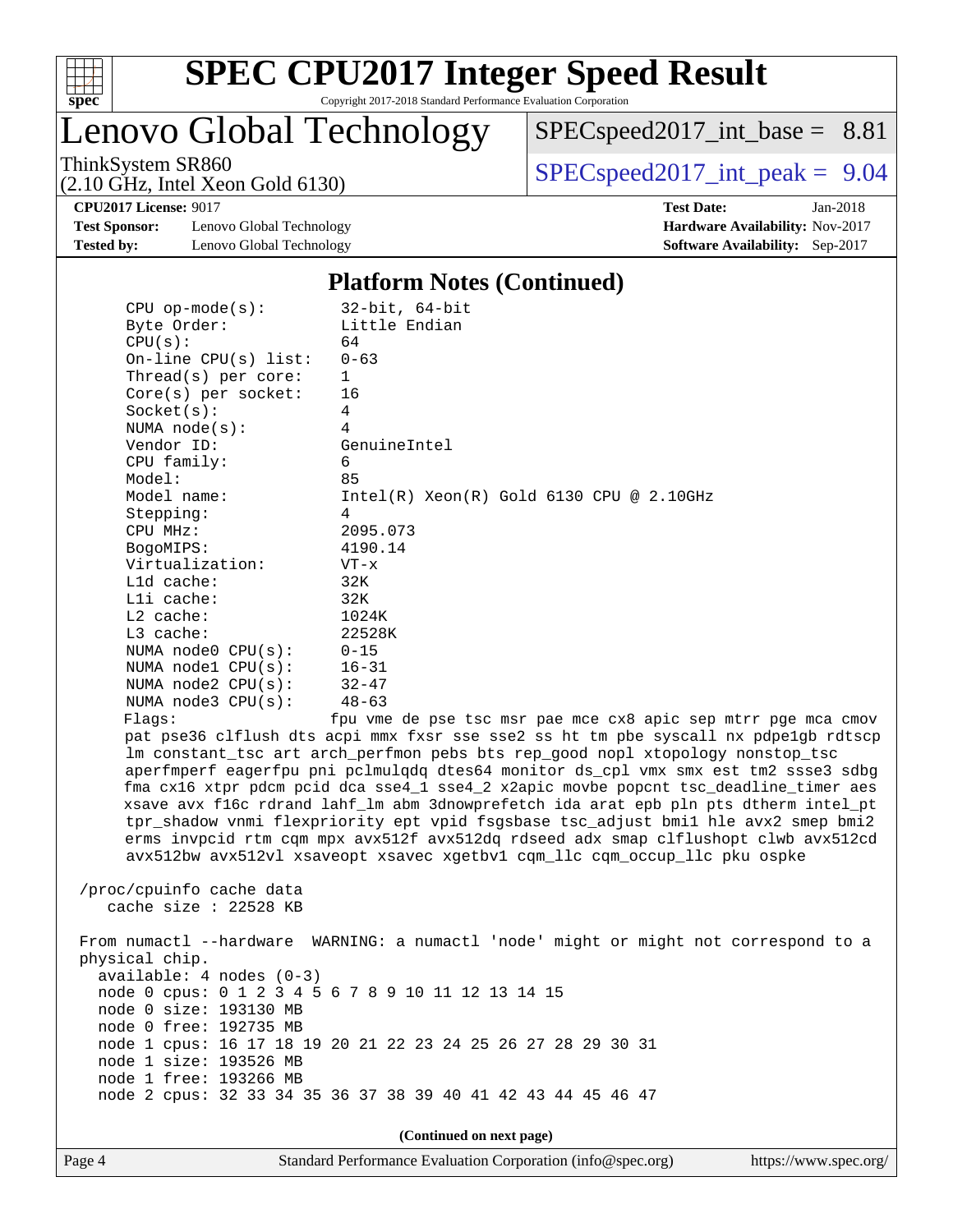

# Lenovo Global Technology

 $SPECspeed2017\_int\_base = 8.81$ 

(2.10 GHz, Intel Xeon Gold 6130)

ThinkSystem SR860<br>  $SPEC speed2017$  int\_peak = 9.04

**[Test Sponsor:](http://www.spec.org/auto/cpu2017/Docs/result-fields.html#TestSponsor)** Lenovo Global Technology **[Hardware Availability:](http://www.spec.org/auto/cpu2017/Docs/result-fields.html#HardwareAvailability)** Nov-2017 **[Tested by:](http://www.spec.org/auto/cpu2017/Docs/result-fields.html#Testedby)** Lenovo Global Technology **[Software Availability:](http://www.spec.org/auto/cpu2017/Docs/result-fields.html#SoftwareAvailability)** Sep-2017

**[CPU2017 License:](http://www.spec.org/auto/cpu2017/Docs/result-fields.html#CPU2017License)** 9017 **[Test Date:](http://www.spec.org/auto/cpu2017/Docs/result-fields.html#TestDate)** Jan-2018

### **[Platform Notes \(Continued\)](http://www.spec.org/auto/cpu2017/Docs/result-fields.html#PlatformNotes)**

 node 2 size: 193526 MB node 2 free: 193282 MB node 3 cpus: 48 49 50 51 52 53 54 55 56 57 58 59 60 61 62 63 node 3 size: 193523 MB node 3 free: 193318 MB node distances: node 0 1 2 3 0: 10 21 21 31 1: 21 10 31 21 2: 21 31 10 21 3: 31 21 21 10 From /proc/meminfo MemTotal: 792276088 kB HugePages\_Total: 0 Hugepagesize: 2048 kB From /etc/\*release\* /etc/\*version\* SuSE-release: SUSE Linux Enterprise Server 12 (x86\_64) VERSION = 12 PATCHLEVEL = 3 # This file is deprecated and will be removed in a future service pack or release. # Please check /etc/os-release for details about this release. os-release: NAME="SLES" VERSION="12-SP3" VERSION\_ID="12.3" PRETTY\_NAME="SUSE Linux Enterprise Server 12 SP3" ID="sles" ANSI\_COLOR="0;32" CPE\_NAME="cpe:/o:suse:sles:12:sp3" uname -a: Linux SR860 4.4.73-5-default #1 SMP Tue Jul 4 15:33:39 UTC 2017 (b7ce4e4) x86\_64 x86\_64 x86\_64 GNU/Linux run-level 3 Jan 17 10:06 SPEC is set to: /home/cpu2017.1.0.2.ic18.0 Filesystem Type Size Used Avail Use% Mounted on /dev/sda4 xfs 686G 18G 669G 3% /home Additional information from dmidecode follows. WARNING: Use caution when you interpret this section. The 'dmidecode' program reads system data which is "intended to allow hardware to be accurately determined", but the intent may not be met, as there are frequent changes to hardware, firmware, and the "DMTF SMBIOS" standard. **(Continued on next page)**

Page 5 Standard Performance Evaluation Corporation [\(info@spec.org\)](mailto:info@spec.org) <https://www.spec.org/>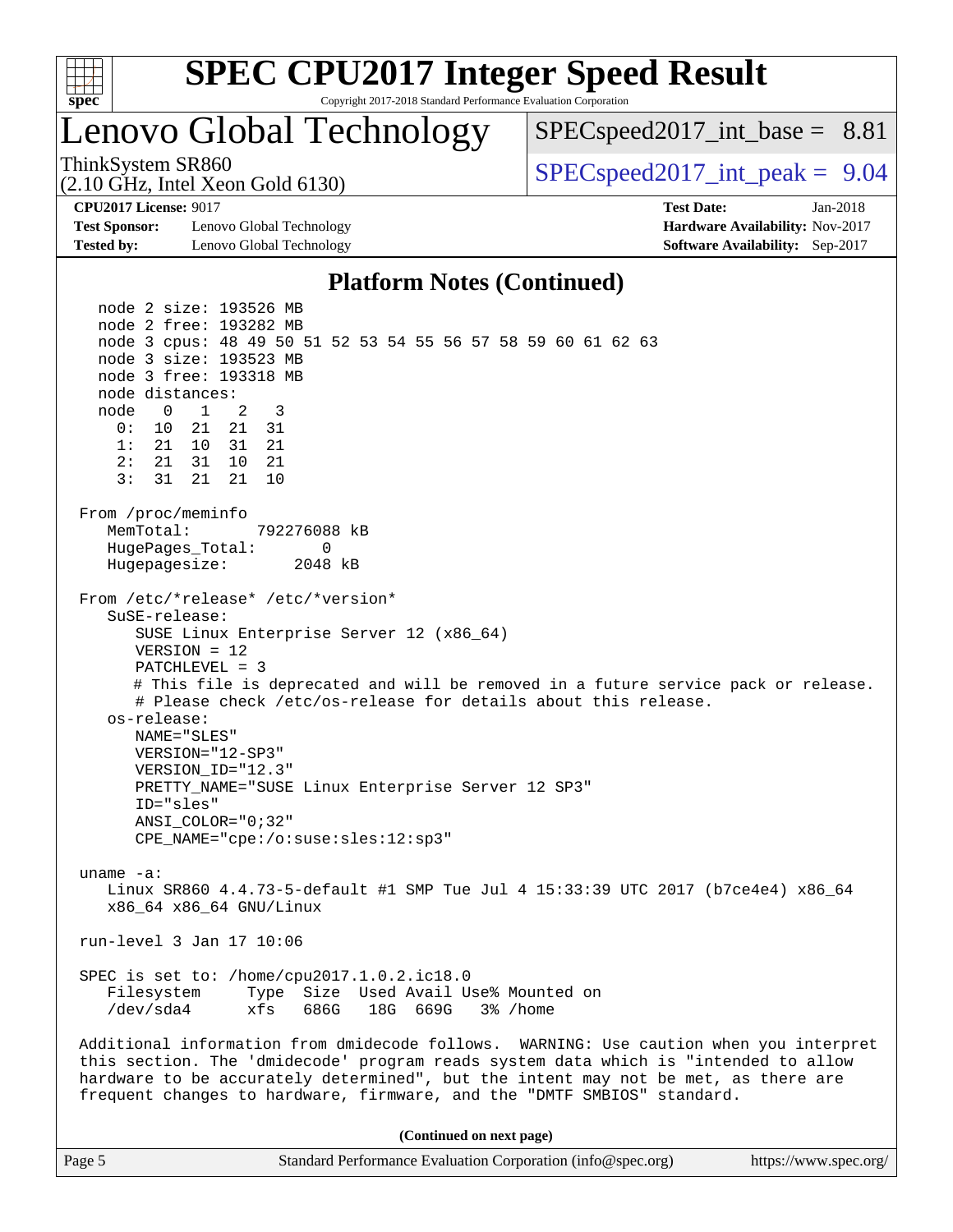

# Lenovo Global Technology

[SPECspeed2017\\_int\\_base =](http://www.spec.org/auto/cpu2017/Docs/result-fields.html#SPECspeed2017intbase) 8.81

(2.10 GHz, Intel Xeon Gold 6130)

ThinkSystem SR860<br>  $SPEC speed2017\_int\_peak = 9.04$ 

[Test Sponsor:](http://www.spec.org/auto/cpu2017/Docs/result-fields.html#TestSponsor) Lenovo Global Technology **[Hardware Availability:](http://www.spec.org/auto/cpu2017/Docs/result-fields.html#HardwareAvailability)** Nov-2017 **[Tested by:](http://www.spec.org/auto/cpu2017/Docs/result-fields.html#Testedby)** Lenovo Global Technology **[Software Availability:](http://www.spec.org/auto/cpu2017/Docs/result-fields.html#SoftwareAvailability)** Sep-2017

**[CPU2017 License:](http://www.spec.org/auto/cpu2017/Docs/result-fields.html#CPU2017License)** 9017 **[Test Date:](http://www.spec.org/auto/cpu2017/Docs/result-fields.html#TestDate)** Jan-2018

### **[Platform Notes \(Continued\)](http://www.spec.org/auto/cpu2017/Docs/result-fields.html#PlatformNotes)**

 BIOS Lenovo -[TEE117I-1.10]- 10/19/2017 Memory: 48x Samsung M393A2K43BB1-CTD 16 GB 2 rank 2666

(End of data from sysinfo program)

### **[Compiler Version Notes](http://www.spec.org/auto/cpu2017/Docs/result-fields.html#CompilerVersionNotes)**

| $600.$ perlbench_s(base) $602.$ gcc_s(base) $605.$ mcf_s(base) $625.$ x264_s(base,<br>CC<br>$peak)$ 657.xz_s(base) |
|--------------------------------------------------------------------------------------------------------------------|
| icc (ICC) 18.0.0 20170811<br>Copyright (C) 1985-2017 Intel Corporation. All rights reserved.                       |
|                                                                                                                    |
| $600.perlbench_s (peak) 602. gcc_s (peak) 605. mcf_s (peak) 657. xz_s (peak)$<br>CC.                               |
| icc (ICC) 18.0.0 20170811<br>Copyright (C) 1985-2017 Intel Corporation. All rights reserved.                       |
| CXXC 620.omnetpp $s(base)$ 623.xalancbmk $s(base)$ 631.deepsjeng $s(base)$<br>641.leela_s(base)                    |
| icpc (ICC) 18.0.0 20170811<br>Copyright (C) 1985-2017 Intel Corporation. All rights reserved.                      |
| CXXC 620.omnetpp_s(peak) 623.xalancbmk_s(peak) 631.deepsjeng_s(peak)<br>$641.$ leela $s$ (peak)                    |
| icpc (ICC) 18.0.0 20170811<br>Copyright (C) 1985-2017 Intel Corporation. All rights reserved.                      |
| FC 648.exchange2_s(base, peak)                                                                                     |
| ifort (IFORT) 18.0.0 20170811<br>Copyright (C) 1985-2017 Intel Corporation. All rights reserved.                   |
|                                                                                                                    |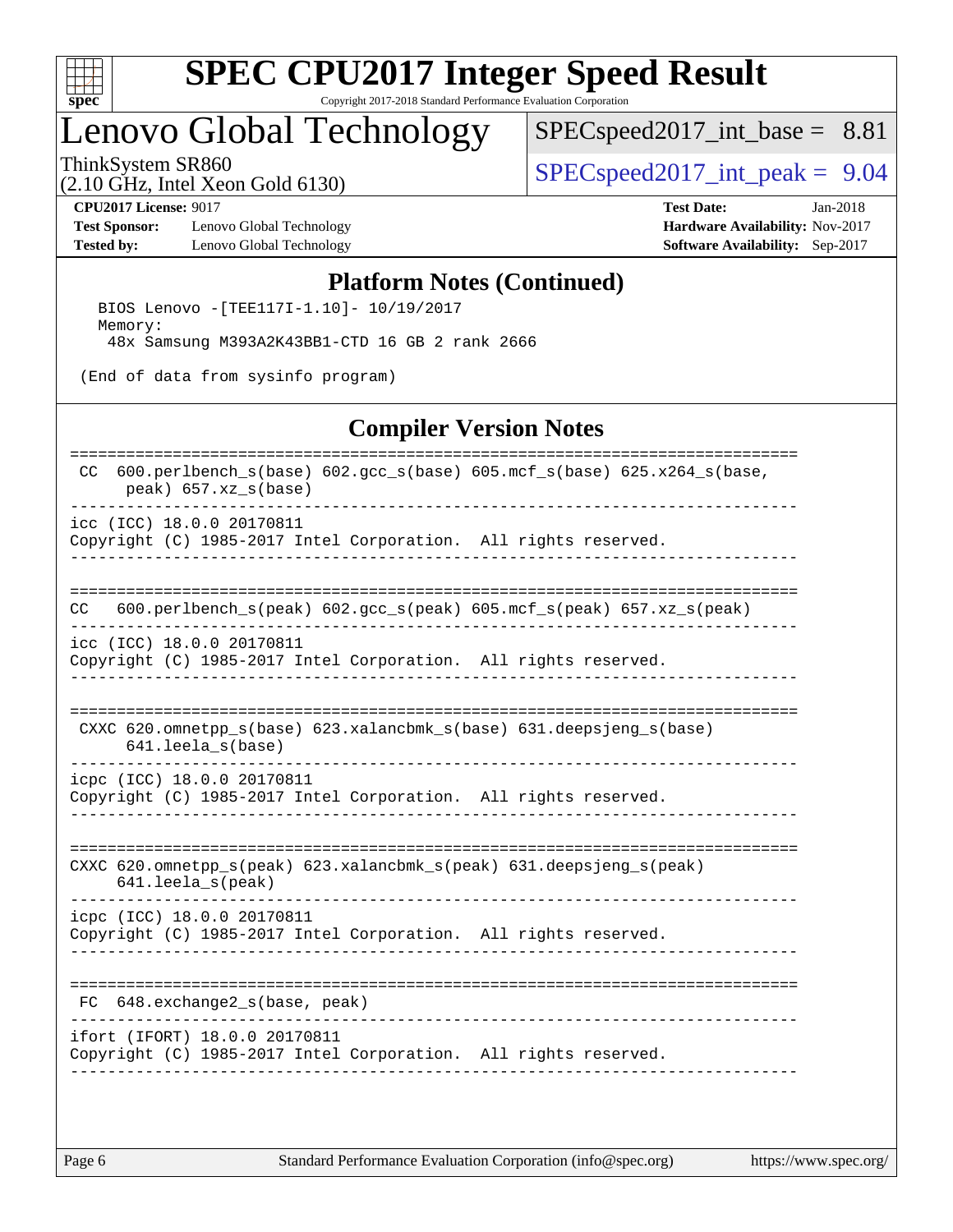

# Lenovo Global Technology

 $SPECspeed2017\_int\_base = 8.81$ 

ThinkSystem SR860<br>  $SPEC speed2017$  int\_peak = 9.04

**[Test Sponsor:](http://www.spec.org/auto/cpu2017/Docs/result-fields.html#TestSponsor)** Lenovo Global Technology **[Hardware Availability:](http://www.spec.org/auto/cpu2017/Docs/result-fields.html#HardwareAvailability)** Nov-2017 **[Tested by:](http://www.spec.org/auto/cpu2017/Docs/result-fields.html#Testedby)** Lenovo Global Technology **[Software Availability:](http://www.spec.org/auto/cpu2017/Docs/result-fields.html#SoftwareAvailability)** Sep-2017

(2.10 GHz, Intel Xeon Gold 6130)

**[CPU2017 License:](http://www.spec.org/auto/cpu2017/Docs/result-fields.html#CPU2017License)** 9017 **[Test Date:](http://www.spec.org/auto/cpu2017/Docs/result-fields.html#TestDate)** Jan-2018

# **[Base Compiler Invocation](http://www.spec.org/auto/cpu2017/Docs/result-fields.html#BaseCompilerInvocation)**

[C benchmarks:](http://www.spec.org/auto/cpu2017/Docs/result-fields.html#Cbenchmarks)

[icc](http://www.spec.org/cpu2017/results/res2018q1/cpu2017-20180122-03012.flags.html#user_CCbase_intel_icc_18.0_66fc1ee009f7361af1fbd72ca7dcefbb700085f36577c54f309893dd4ec40d12360134090235512931783d35fd58c0460139e722d5067c5574d8eaf2b3e37e92)

[C++ benchmarks:](http://www.spec.org/auto/cpu2017/Docs/result-fields.html#CXXbenchmarks) [icpc](http://www.spec.org/cpu2017/results/res2018q1/cpu2017-20180122-03012.flags.html#user_CXXbase_intel_icpc_18.0_c510b6838c7f56d33e37e94d029a35b4a7bccf4766a728ee175e80a419847e808290a9b78be685c44ab727ea267ec2f070ec5dc83b407c0218cded6866a35d07)

[Fortran benchmarks](http://www.spec.org/auto/cpu2017/Docs/result-fields.html#Fortranbenchmarks): [ifort](http://www.spec.org/cpu2017/results/res2018q1/cpu2017-20180122-03012.flags.html#user_FCbase_intel_ifort_18.0_8111460550e3ca792625aed983ce982f94888b8b503583aa7ba2b8303487b4d8a21a13e7191a45c5fd58ff318f48f9492884d4413fa793fd88dd292cad7027ca)

# **[Base Portability Flags](http://www.spec.org/auto/cpu2017/Docs/result-fields.html#BasePortabilityFlags)**

 600.perlbench\_s: [-DSPEC\\_LP64](http://www.spec.org/cpu2017/results/res2018q1/cpu2017-20180122-03012.flags.html#b600.perlbench_s_basePORTABILITY_DSPEC_LP64) [-DSPEC\\_LINUX\\_X64](http://www.spec.org/cpu2017/results/res2018q1/cpu2017-20180122-03012.flags.html#b600.perlbench_s_baseCPORTABILITY_DSPEC_LINUX_X64) 602.gcc\_s: [-DSPEC\\_LP64](http://www.spec.org/cpu2017/results/res2018q1/cpu2017-20180122-03012.flags.html#suite_basePORTABILITY602_gcc_s_DSPEC_LP64) 605.mcf\_s: [-DSPEC\\_LP64](http://www.spec.org/cpu2017/results/res2018q1/cpu2017-20180122-03012.flags.html#suite_basePORTABILITY605_mcf_s_DSPEC_LP64) 620.omnetpp\_s: [-DSPEC\\_LP64](http://www.spec.org/cpu2017/results/res2018q1/cpu2017-20180122-03012.flags.html#suite_basePORTABILITY620_omnetpp_s_DSPEC_LP64) 623.xalancbmk\_s: [-DSPEC\\_LP64](http://www.spec.org/cpu2017/results/res2018q1/cpu2017-20180122-03012.flags.html#suite_basePORTABILITY623_xalancbmk_s_DSPEC_LP64) [-DSPEC\\_LINUX](http://www.spec.org/cpu2017/results/res2018q1/cpu2017-20180122-03012.flags.html#b623.xalancbmk_s_baseCXXPORTABILITY_DSPEC_LINUX) 625.x264\_s: [-DSPEC\\_LP64](http://www.spec.org/cpu2017/results/res2018q1/cpu2017-20180122-03012.flags.html#suite_basePORTABILITY625_x264_s_DSPEC_LP64) 631.deepsjeng\_s: [-DSPEC\\_LP64](http://www.spec.org/cpu2017/results/res2018q1/cpu2017-20180122-03012.flags.html#suite_basePORTABILITY631_deepsjeng_s_DSPEC_LP64) 641.leela\_s: [-DSPEC\\_LP64](http://www.spec.org/cpu2017/results/res2018q1/cpu2017-20180122-03012.flags.html#suite_basePORTABILITY641_leela_s_DSPEC_LP64) 648.exchange2\_s: [-DSPEC\\_LP64](http://www.spec.org/cpu2017/results/res2018q1/cpu2017-20180122-03012.flags.html#suite_basePORTABILITY648_exchange2_s_DSPEC_LP64) 657.xz\_s: [-DSPEC\\_LP64](http://www.spec.org/cpu2017/results/res2018q1/cpu2017-20180122-03012.flags.html#suite_basePORTABILITY657_xz_s_DSPEC_LP64)

# **[Base Optimization Flags](http://www.spec.org/auto/cpu2017/Docs/result-fields.html#BaseOptimizationFlags)**

### [C benchmarks](http://www.spec.org/auto/cpu2017/Docs/result-fields.html#Cbenchmarks):

[-Wl,-z,muldefs](http://www.spec.org/cpu2017/results/res2018q1/cpu2017-20180122-03012.flags.html#user_CCbase_link_force_multiple1_b4cbdb97b34bdee9ceefcfe54f4c8ea74255f0b02a4b23e853cdb0e18eb4525ac79b5a88067c842dd0ee6996c24547a27a4b99331201badda8798ef8a743f577) [-xCORE-AVX512](http://www.spec.org/cpu2017/results/res2018q1/cpu2017-20180122-03012.flags.html#user_CCbase_f-xCORE-AVX512) [-ipo](http://www.spec.org/cpu2017/results/res2018q1/cpu2017-20180122-03012.flags.html#user_CCbase_f-ipo) [-O3](http://www.spec.org/cpu2017/results/res2018q1/cpu2017-20180122-03012.flags.html#user_CCbase_f-O3) [-no-prec-div](http://www.spec.org/cpu2017/results/res2018q1/cpu2017-20180122-03012.flags.html#user_CCbase_f-no-prec-div) [-qopt-mem-layout-trans=3](http://www.spec.org/cpu2017/results/res2018q1/cpu2017-20180122-03012.flags.html#user_CCbase_f-qopt-mem-layout-trans_de80db37974c74b1f0e20d883f0b675c88c3b01e9d123adea9b28688d64333345fb62bc4a798493513fdb68f60282f9a726aa07f478b2f7113531aecce732043) [-qopenmp](http://www.spec.org/cpu2017/results/res2018q1/cpu2017-20180122-03012.flags.html#user_CCbase_qopenmp_16be0c44f24f464004c6784a7acb94aca937f053568ce72f94b139a11c7c168634a55f6653758ddd83bcf7b8463e8028bb0b48b77bcddc6b78d5d95bb1df2967) [-DSPEC\\_OPENMP](http://www.spec.org/cpu2017/results/res2018q1/cpu2017-20180122-03012.flags.html#suite_CCbase_DSPEC_OPENMP) [-L/usr/local/je5.0.1-64/lib](http://www.spec.org/cpu2017/results/res2018q1/cpu2017-20180122-03012.flags.html#user_CCbase_jemalloc_link_path64_4b10a636b7bce113509b17f3bd0d6226c5fb2346b9178c2d0232c14f04ab830f976640479e5c33dc2bcbbdad86ecfb6634cbbd4418746f06f368b512fced5394) [-ljemalloc](http://www.spec.org/cpu2017/results/res2018q1/cpu2017-20180122-03012.flags.html#user_CCbase_jemalloc_link_lib_d1249b907c500fa1c0672f44f562e3d0f79738ae9e3c4a9c376d49f265a04b9c99b167ecedbf6711b3085be911c67ff61f150a17b3472be731631ba4d0471706)

### [C++ benchmarks:](http://www.spec.org/auto/cpu2017/Docs/result-fields.html#CXXbenchmarks)

[-Wl,-z,muldefs](http://www.spec.org/cpu2017/results/res2018q1/cpu2017-20180122-03012.flags.html#user_CXXbase_link_force_multiple1_b4cbdb97b34bdee9ceefcfe54f4c8ea74255f0b02a4b23e853cdb0e18eb4525ac79b5a88067c842dd0ee6996c24547a27a4b99331201badda8798ef8a743f577) [-xCORE-AVX512](http://www.spec.org/cpu2017/results/res2018q1/cpu2017-20180122-03012.flags.html#user_CXXbase_f-xCORE-AVX512) [-ipo](http://www.spec.org/cpu2017/results/res2018q1/cpu2017-20180122-03012.flags.html#user_CXXbase_f-ipo) [-O3](http://www.spec.org/cpu2017/results/res2018q1/cpu2017-20180122-03012.flags.html#user_CXXbase_f-O3) [-no-prec-div](http://www.spec.org/cpu2017/results/res2018q1/cpu2017-20180122-03012.flags.html#user_CXXbase_f-no-prec-div) [-qopt-mem-layout-trans=3](http://www.spec.org/cpu2017/results/res2018q1/cpu2017-20180122-03012.flags.html#user_CXXbase_f-qopt-mem-layout-trans_de80db37974c74b1f0e20d883f0b675c88c3b01e9d123adea9b28688d64333345fb62bc4a798493513fdb68f60282f9a726aa07f478b2f7113531aecce732043) [-L/usr/local/je5.0.1-64/lib](http://www.spec.org/cpu2017/results/res2018q1/cpu2017-20180122-03012.flags.html#user_CXXbase_jemalloc_link_path64_4b10a636b7bce113509b17f3bd0d6226c5fb2346b9178c2d0232c14f04ab830f976640479e5c33dc2bcbbdad86ecfb6634cbbd4418746f06f368b512fced5394) [-ljemalloc](http://www.spec.org/cpu2017/results/res2018q1/cpu2017-20180122-03012.flags.html#user_CXXbase_jemalloc_link_lib_d1249b907c500fa1c0672f44f562e3d0f79738ae9e3c4a9c376d49f265a04b9c99b167ecedbf6711b3085be911c67ff61f150a17b3472be731631ba4d0471706)

### [Fortran benchmarks](http://www.spec.org/auto/cpu2017/Docs/result-fields.html#Fortranbenchmarks):

[-Wl,-z,muldefs](http://www.spec.org/cpu2017/results/res2018q1/cpu2017-20180122-03012.flags.html#user_FCbase_link_force_multiple1_b4cbdb97b34bdee9ceefcfe54f4c8ea74255f0b02a4b23e853cdb0e18eb4525ac79b5a88067c842dd0ee6996c24547a27a4b99331201badda8798ef8a743f577) [-xCORE-AVX512](http://www.spec.org/cpu2017/results/res2018q1/cpu2017-20180122-03012.flags.html#user_FCbase_f-xCORE-AVX512) [-ipo](http://www.spec.org/cpu2017/results/res2018q1/cpu2017-20180122-03012.flags.html#user_FCbase_f-ipo) [-O3](http://www.spec.org/cpu2017/results/res2018q1/cpu2017-20180122-03012.flags.html#user_FCbase_f-O3) [-no-prec-div](http://www.spec.org/cpu2017/results/res2018q1/cpu2017-20180122-03012.flags.html#user_FCbase_f-no-prec-div) [-qopt-mem-layout-trans=3](http://www.spec.org/cpu2017/results/res2018q1/cpu2017-20180122-03012.flags.html#user_FCbase_f-qopt-mem-layout-trans_de80db37974c74b1f0e20d883f0b675c88c3b01e9d123adea9b28688d64333345fb62bc4a798493513fdb68f60282f9a726aa07f478b2f7113531aecce732043) [-nostandard-realloc-lhs](http://www.spec.org/cpu2017/results/res2018q1/cpu2017-20180122-03012.flags.html#user_FCbase_f_2003_std_realloc_82b4557e90729c0f113870c07e44d33d6f5a304b4f63d4c15d2d0f1fab99f5daaed73bdb9275d9ae411527f28b936061aa8b9c8f2d63842963b95c9dd6426b8a) [-align array32byte](http://www.spec.org/cpu2017/results/res2018q1/cpu2017-20180122-03012.flags.html#user_FCbase_align_array32byte_b982fe038af199962ba9a80c053b8342c548c85b40b8e86eb3cc33dee0d7986a4af373ac2d51c3f7cf710a18d62fdce2948f201cd044323541f22fc0fffc51b6) [-L/usr/local/je5.0.1-64/lib](http://www.spec.org/cpu2017/results/res2018q1/cpu2017-20180122-03012.flags.html#user_FCbase_jemalloc_link_path64_4b10a636b7bce113509b17f3bd0d6226c5fb2346b9178c2d0232c14f04ab830f976640479e5c33dc2bcbbdad86ecfb6634cbbd4418746f06f368b512fced5394) [-ljemalloc](http://www.spec.org/cpu2017/results/res2018q1/cpu2017-20180122-03012.flags.html#user_FCbase_jemalloc_link_lib_d1249b907c500fa1c0672f44f562e3d0f79738ae9e3c4a9c376d49f265a04b9c99b167ecedbf6711b3085be911c67ff61f150a17b3472be731631ba4d0471706)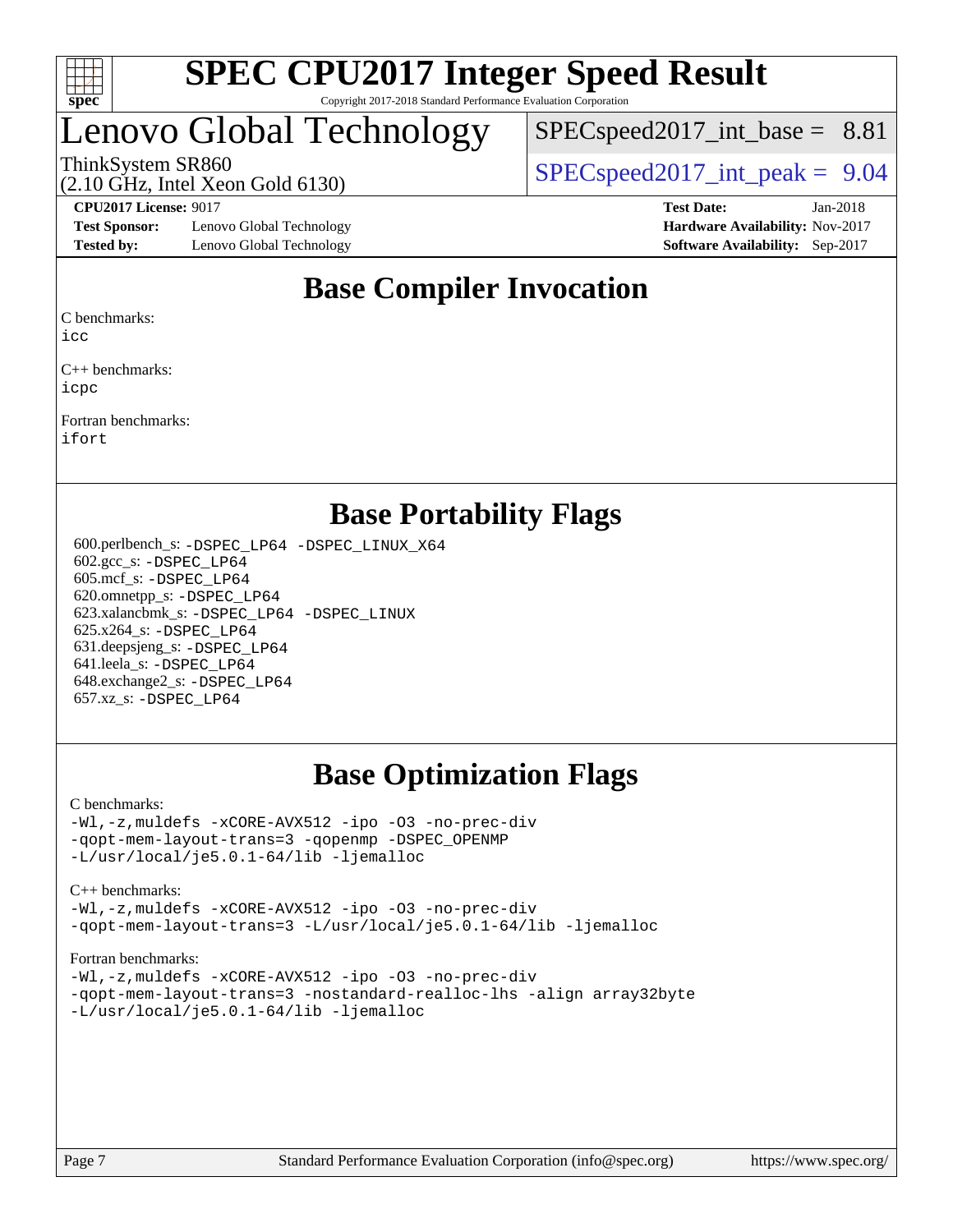

# Lenovo Global Technology

 $SPECspeed2017\_int\_base = 8.81$ 

(2.10 GHz, Intel Xeon Gold 6130)

ThinkSystem SR860<br>  $SPEC speed2017$  int\_peak = 9.04

**[Test Sponsor:](http://www.spec.org/auto/cpu2017/Docs/result-fields.html#TestSponsor)** Lenovo Global Technology **[Hardware Availability:](http://www.spec.org/auto/cpu2017/Docs/result-fields.html#HardwareAvailability)** Nov-2017 **[Tested by:](http://www.spec.org/auto/cpu2017/Docs/result-fields.html#Testedby)** Lenovo Global Technology **[Software Availability:](http://www.spec.org/auto/cpu2017/Docs/result-fields.html#SoftwareAvailability)** Sep-2017

**[CPU2017 License:](http://www.spec.org/auto/cpu2017/Docs/result-fields.html#CPU2017License)** 9017 **[Test Date:](http://www.spec.org/auto/cpu2017/Docs/result-fields.html#TestDate)** Jan-2018

# **[Base Other Flags](http://www.spec.org/auto/cpu2017/Docs/result-fields.html#BaseOtherFlags)**

[C benchmarks](http://www.spec.org/auto/cpu2017/Docs/result-fields.html#Cbenchmarks):  $-m64$   $-std=cl1$ 

[C++ benchmarks:](http://www.spec.org/auto/cpu2017/Docs/result-fields.html#CXXbenchmarks) [-m64](http://www.spec.org/cpu2017/results/res2018q1/cpu2017-20180122-03012.flags.html#user_CXXbase_intel_intel64_18.0_af43caccfc8ded86e7699f2159af6efc7655f51387b94da716254467f3c01020a5059329e2569e4053f409e7c9202a7efc638f7a6d1ffb3f52dea4a3e31d82ab)

[Fortran benchmarks](http://www.spec.org/auto/cpu2017/Docs/result-fields.html#Fortranbenchmarks): [-m64](http://www.spec.org/cpu2017/results/res2018q1/cpu2017-20180122-03012.flags.html#user_FCbase_intel_intel64_18.0_af43caccfc8ded86e7699f2159af6efc7655f51387b94da716254467f3c01020a5059329e2569e4053f409e7c9202a7efc638f7a6d1ffb3f52dea4a3e31d82ab)

**[Peak Compiler Invocation](http://www.spec.org/auto/cpu2017/Docs/result-fields.html#PeakCompilerInvocation)**

[C benchmarks](http://www.spec.org/auto/cpu2017/Docs/result-fields.html#Cbenchmarks): [icc](http://www.spec.org/cpu2017/results/res2018q1/cpu2017-20180122-03012.flags.html#user_CCpeak_intel_icc_18.0_66fc1ee009f7361af1fbd72ca7dcefbb700085f36577c54f309893dd4ec40d12360134090235512931783d35fd58c0460139e722d5067c5574d8eaf2b3e37e92)

[C++ benchmarks:](http://www.spec.org/auto/cpu2017/Docs/result-fields.html#CXXbenchmarks) [icpc](http://www.spec.org/cpu2017/results/res2018q1/cpu2017-20180122-03012.flags.html#user_CXXpeak_intel_icpc_18.0_c510b6838c7f56d33e37e94d029a35b4a7bccf4766a728ee175e80a419847e808290a9b78be685c44ab727ea267ec2f070ec5dc83b407c0218cded6866a35d07)

[Fortran benchmarks](http://www.spec.org/auto/cpu2017/Docs/result-fields.html#Fortranbenchmarks): [ifort](http://www.spec.org/cpu2017/results/res2018q1/cpu2017-20180122-03012.flags.html#user_FCpeak_intel_ifort_18.0_8111460550e3ca792625aed983ce982f94888b8b503583aa7ba2b8303487b4d8a21a13e7191a45c5fd58ff318f48f9492884d4413fa793fd88dd292cad7027ca)

# **[Peak Portability Flags](http://www.spec.org/auto/cpu2017/Docs/result-fields.html#PeakPortabilityFlags)**

 600.perlbench\_s: [-DSPEC\\_LP64](http://www.spec.org/cpu2017/results/res2018q1/cpu2017-20180122-03012.flags.html#b600.perlbench_s_peakPORTABILITY_DSPEC_LP64) [-DSPEC\\_LINUX\\_X64](http://www.spec.org/cpu2017/results/res2018q1/cpu2017-20180122-03012.flags.html#b600.perlbench_s_peakCPORTABILITY_DSPEC_LINUX_X64) 602.gcc\_s: [-DSPEC\\_LP64](http://www.spec.org/cpu2017/results/res2018q1/cpu2017-20180122-03012.flags.html#suite_peakPORTABILITY602_gcc_s_DSPEC_LP64) 605.mcf\_s: [-DSPEC\\_LP64](http://www.spec.org/cpu2017/results/res2018q1/cpu2017-20180122-03012.flags.html#suite_peakPORTABILITY605_mcf_s_DSPEC_LP64) 620.omnetpp\_s: [-DSPEC\\_LP64](http://www.spec.org/cpu2017/results/res2018q1/cpu2017-20180122-03012.flags.html#suite_peakPORTABILITY620_omnetpp_s_DSPEC_LP64) 623.xalancbmk\_s: [-D\\_FILE\\_OFFSET\\_BITS=64](http://www.spec.org/cpu2017/results/res2018q1/cpu2017-20180122-03012.flags.html#user_peakPORTABILITY623_xalancbmk_s_file_offset_bits_64_5ae949a99b284ddf4e95728d47cb0843d81b2eb0e18bdfe74bbf0f61d0b064f4bda2f10ea5eb90e1dcab0e84dbc592acfc5018bc955c18609f94ddb8d550002c) [-DSPEC\\_LINUX](http://www.spec.org/cpu2017/results/res2018q1/cpu2017-20180122-03012.flags.html#b623.xalancbmk_s_peakCXXPORTABILITY_DSPEC_LINUX) 625.x264\_s: [-DSPEC\\_LP64](http://www.spec.org/cpu2017/results/res2018q1/cpu2017-20180122-03012.flags.html#suite_peakPORTABILITY625_x264_s_DSPEC_LP64) 631.deepsjeng\_s: [-DSPEC\\_LP64](http://www.spec.org/cpu2017/results/res2018q1/cpu2017-20180122-03012.flags.html#suite_peakPORTABILITY631_deepsjeng_s_DSPEC_LP64) 641.leela\_s: [-DSPEC\\_LP64](http://www.spec.org/cpu2017/results/res2018q1/cpu2017-20180122-03012.flags.html#suite_peakPORTABILITY641_leela_s_DSPEC_LP64) 648.exchange2\_s: [-DSPEC\\_LP64](http://www.spec.org/cpu2017/results/res2018q1/cpu2017-20180122-03012.flags.html#suite_peakPORTABILITY648_exchange2_s_DSPEC_LP64) 657.xz\_s: [-DSPEC\\_LP64](http://www.spec.org/cpu2017/results/res2018q1/cpu2017-20180122-03012.flags.html#suite_peakPORTABILITY657_xz_s_DSPEC_LP64)

# **[Peak Optimization Flags](http://www.spec.org/auto/cpu2017/Docs/result-fields.html#PeakOptimizationFlags)**

[C benchmarks](http://www.spec.org/auto/cpu2017/Docs/result-fields.html#Cbenchmarks):

```
 600.perlbench_s: -Wl,-z,muldefs -prof-gen(pass 1) -prof-use(pass 2) -O2
-xCORE-AVX512 -qopt-mem-layout-trans=3 -ipo -O3
-no-prec-div -DSPEC_SUPPRESS_OPENMP -qopenmp
```
**(Continued on next page)**

| $\vert$ Page 8 | Standard Performance Evaluation Corporation (info@spec.org) |  |  | https://www.spec.org/ |  |
|----------------|-------------------------------------------------------------|--|--|-----------------------|--|
|----------------|-------------------------------------------------------------|--|--|-----------------------|--|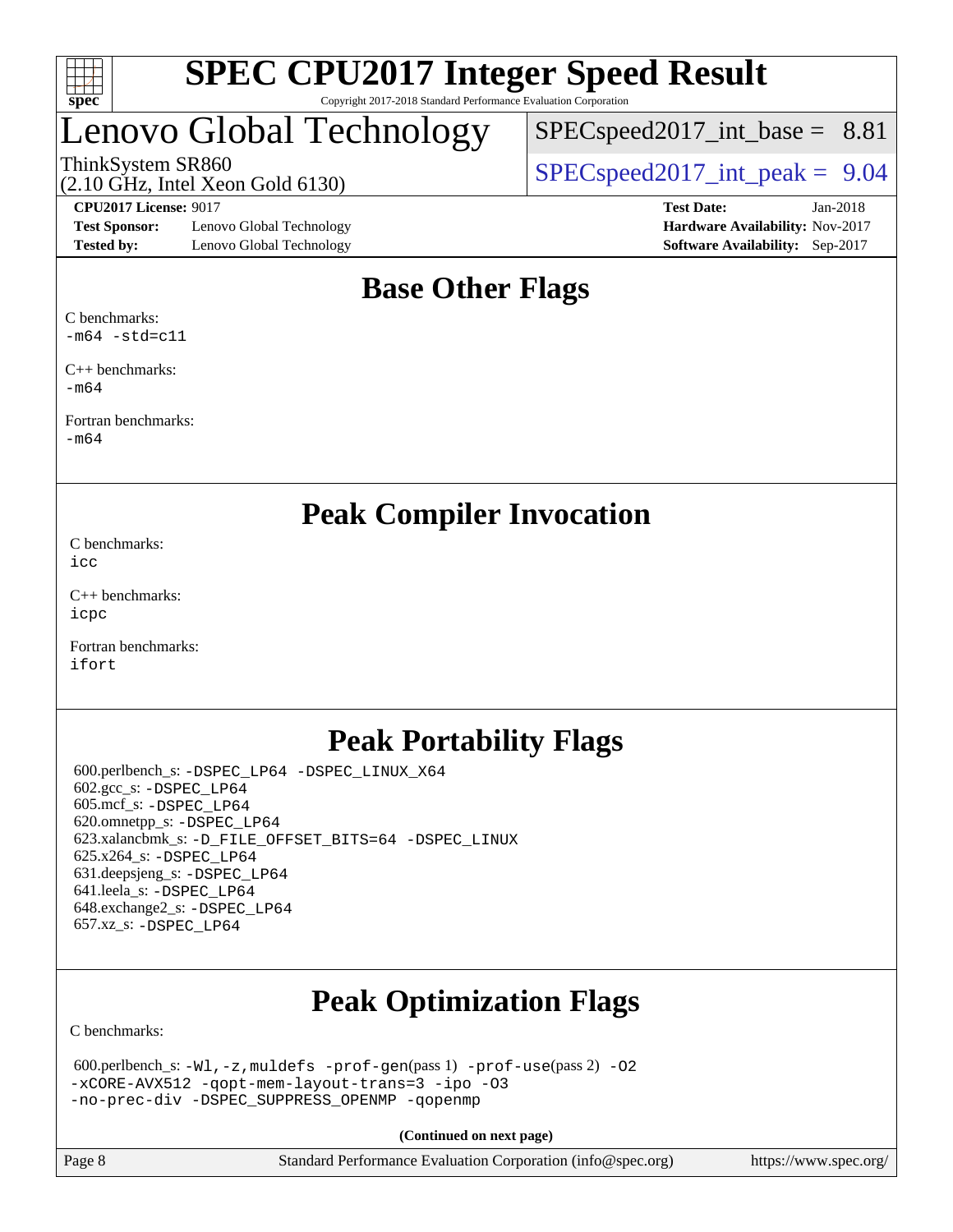

# Lenovo Global Technology

 $SPECspeed2017\_int\_base = 8.81$ 

(2.10 GHz, Intel Xeon Gold 6130)

ThinkSystem SR860  $SPEC speed2017$  int peak = 9.04

**[Test Sponsor:](http://www.spec.org/auto/cpu2017/Docs/result-fields.html#TestSponsor)** Lenovo Global Technology **[Hardware Availability:](http://www.spec.org/auto/cpu2017/Docs/result-fields.html#HardwareAvailability)** Nov-2017 **[Tested by:](http://www.spec.org/auto/cpu2017/Docs/result-fields.html#Testedby)** Lenovo Global Technology **[Software Availability:](http://www.spec.org/auto/cpu2017/Docs/result-fields.html#SoftwareAvailability)** Sep-2017

**[CPU2017 License:](http://www.spec.org/auto/cpu2017/Docs/result-fields.html#CPU2017License)** 9017 **[Test Date:](http://www.spec.org/auto/cpu2017/Docs/result-fields.html#TestDate)** Jan-2018

# **[Peak Optimization Flags \(Continued\)](http://www.spec.org/auto/cpu2017/Docs/result-fields.html#PeakOptimizationFlags)**

```
 600.perlbench_s (continued):
-fno-strict-overflow
-L/usr/local/je5.0.1-64/lib -ljemalloc
602.\text{sec}\_\text{s}: -W1, -z, \text{muldefs } -\text{prof}-\text{gen}(pass 1) -\text{prof}-\text{use}(pass 2) -02-xCORE-AVX512 -qopt-mem-layout-trans=3 -ipo -O3
-no-prec-div -DSPEC_SUPPRESS_OPENMP -qopenmp
-DSPEC_OPENMP -L/usr/local/je5.0.1-64/lib -ljemalloc
 605.mcf_s: -Wl,-z,muldefs -prof-gen(pass 1) -prof-use(pass 2) -ipo
-xCORE-AVX512 -O3 -no-prec-div -qopt-mem-layout-trans=3
-DSPEC_SUPPRESS_OPENMP -qopenmp -DSPEC_OPENMP
-L/usr/local/je5.0.1-64/lib -ljemalloc
 625.x264_s: -Wl,-z,muldefs -xCORE-AVX512 -ipo -O3 -no-prec-div
-qopt-mem-layout-trans=3 -qopenmp -DSPEC_OPENMP
-L/usr/local/je5.0.1-64/lib -ljemalloc
 657.xz_s: Same as 602.gcc_s
C++ benchmarks: 
 620.omnetpp_s: -Wl,-z,muldefs -prof-gen(pass 1) -prof-use(pass 2) -ipo
-xCORE-AVX512 -O3 -no-prec-div -qopt-mem-layout-trans=3
-DSPEC_SUPPRESS_OPENMP -qopenmp -DSPEC_OPENMP
-L/usr/local/je5.0.1-64/lib -ljemalloc
 623.xalancbmk_s: -L/opt/intel/compilers_and_libraries_2018/linux/lib/ia32
-Wl,-z,muldefs -prof-gen(pass 1) -prof-use(pass 2) -ipo
-xCORE-AVX512 -O3 -no-prec-div -qopt-mem-layout-trans=3
-DSPEC_SUPPRESS_OPENMP -qopenmp -DSPEC_OPENMP
-L/usr/local/je5.0.1-32/lib -ljemalloc
 631.deepsjeng_s: Same as 620.omnetpp_s
 641.leela_s: Same as 620.omnetpp_s
Fortran benchmarks: 
-Wl,-z,muldefs -xCORE-AVX512 -ipo -O3 -no-prec-div
-qopt-mem-layout-trans=3 -nostandard-realloc-lhs -align array32byte
-L/usr/local/je5.0.1-64/lib -ljemalloc
```